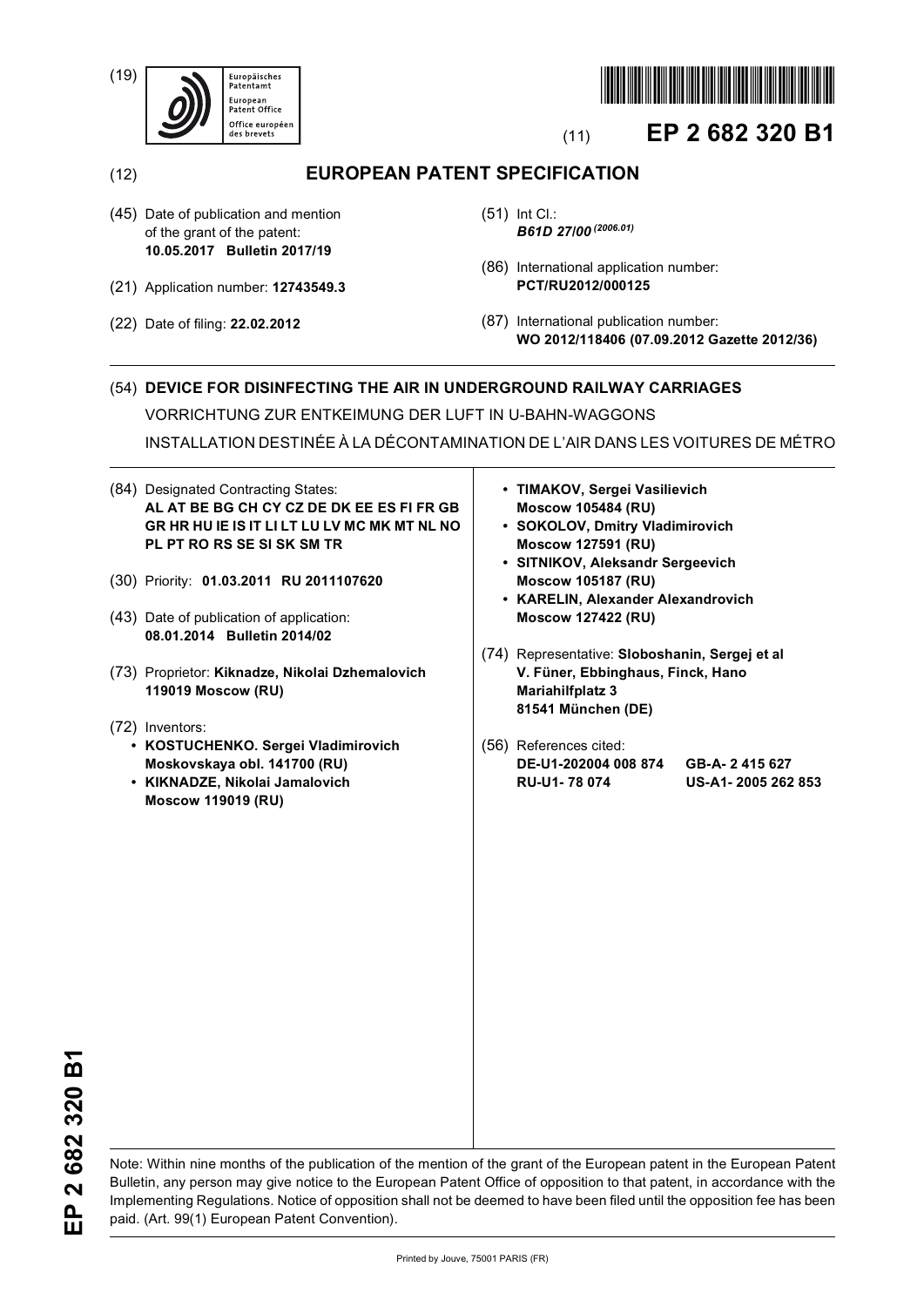*5*

#### **Description**

#### **TECHNICAL FIELD**

**[0001]** The invention relates to the means for passenger railcar air disinfection with the help of bactericidal ultraviolet (UV) radiation and may be used for the ventilation and conditioning systems of ground and underground transport, mainly for subway trains.

#### **PRIOR ART**

**[0002]** Known is a passenger railcar air conditioning device, which consists of a compression type chilling machine, air purification filters, outside and recirculation air input devices, adjusting chokes, outside and recirculation air mixing chamber, devices for air distribution from delivery air ducts throughout the passenger space, devices for air elimination from the railcar, electric power supply. In the channels of the air path of the ventilation system are installed disinfecting ultraviolet (UV) radiation devices, which are connected to the electric power supply. The disinfecting devices may be installed in the recirculation air flow behind the purification filter before the air entry into the air cooler or fan, or in the outside air flow behind the purification filter before the air entry into the air cooler or fan, or installed in the flow of the mixture of outside and recirculation air behind the purification filter before the air entry into the air cooler or fan, or installed in the delivery air duct before the devices for air distribution throughout the passenger space, or in all the above places simultaneously. However, disinfection of the entire air flow is irrational and requires high energy costs for providing the required UV radiation doze (RU No 2278794, B61D27/00, 2004).

**[0003]** Known is an device for air disinfection by UV radiation in the railway transport ventilation and conditioning systems. The device consists of a body with inlet and outlet windows for air, inside which, via impact dampers, is installed a bactericidal UV lamp. The inlet window is closed by a grid assembled from profile elements covered with a photocatalyst layer. The grid prevents the UV radiation escape outside and additionally purifies the air in the photocatalysis process. The device is built into the recirculation channel of the passenger railcar ventilation and conditioning system. In the passenger railcar air supply system, provision is made for the fresh air to be taken to the

railcar air distribution system from the outside, and then it is distributed throughout the compartment. After contact with people, the flow of the air infected with microorganisms goes from the railcar through the inlet window into the UV radiation zone,

where, after interaction with photocatalyst and under the influence of the bactericidal radiation of the UV lamps, it is disinfected and purified for recirculation and reuse. The disinfected air is then eliminated through the outlet window and, with the help of the conditioner fan, is supplied

to the railcar compartment again. As a source of bactericidal UV radiation are used powerful low pressure gas discharge amalgam lamps (RU U No 78074, A61L2/10). **[0004]** Document GB 2 415 627 refers to nn air purifier which comprises a housing, the housing having a plurality of air inlets and a plurality of air outlets, an ultraviolet radiation tube means located within said housing between said air inlets and air outlets for generating ultraviolet rays, at least one extractor fan means drawing air

*10 15* into said housing through said air inlet, over the ultraviolet radiation means and out of the housing through the air outlet. An air collector is provided between said extractor fan and said housing. A high negative voltage discharge/carbon fibre is located between the ultraviolet radiation tube and the air outlet to produce and increase

the quantity of anions. The purifier may be provided with protection means to prevent extreme ultraviolet radiation being emitted from the housing to protect the eyes of the user.; The system may emit ultraviolet radiation at a

*20 25* wavelength of 253.7nm. The UV tube may be replaceable and the system may be placed in an air-conditioning device. Also claimed is an air purifier comprising inlets and outlets, a filter, an ultraviolet radioactive ray chamber for housing an ultraviolet radiation means, a carbon fibre for regenerating anions, the housing including a rectangular hole-site which fastens an external power line, the air purifier further comprising a switch to turn the power on or off.

*30* **[0005]** Document DE 20 2004 008874 discloses an air purifier for a car or other vehicle for removing viruses, bacteria and other micro organisms from air. The air purifier comprising a housing containing at least one extractor fan, a carbon filter and an ultraviolet radiation tube. Air is taken into the device via an air intake trellis which

*35* functions to remove dust and other particles from the air, and exits the device via an exhaust frame trellis. The UV tube is easily removable and replaceable and the housing shields the users eyes from any radiation.

*40 45* **[0006]** A drawback of the known device is that the field of its application is limited by the sanitary requirements to the air supply of the passenger railway transport, which air supply system is based on the fact that pure outside air enters it initially and usually there is a recirculation channel, which allows just disinfecting the recirculation air only.

#### **DISCLOSURE OF THE INVENTION**

*50 55* **[0007]** The basis of the present invention is the task to create device for efficient disinfection in the ventilation and conditioning systems of such transport facilities where the inflow of the pure air is realized from a limited space - for example, for subway railroads located in a tunnel. The technical result achieved when implementing the invention consists in implementing the possibility of disinfecting the air in the subway railroads, as well as in reducing the disinfection process energy costs.

**[0008]** The said technical result is achieved by a device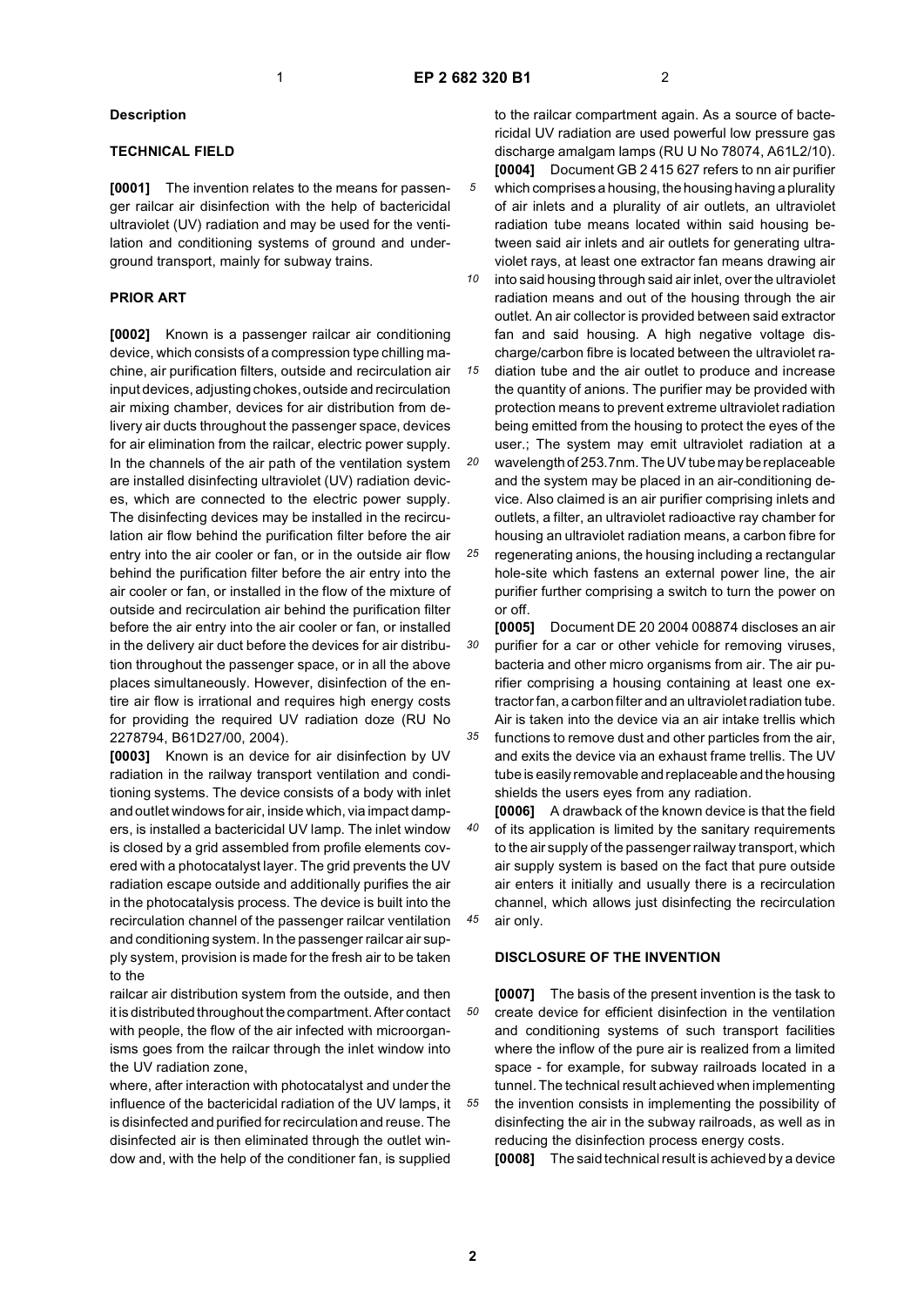*5*

*20*

according to claim 1. On the top surface of the body is applied a sound-absorbing layer fixed on the body with the help of a grid, and on the bottom surface is applied a layer of the vibration-absorbing material. The edge of the body has a downward incline.

#### **BRIEF DESCRIPTION OF DRAWINGS**

**[0009]** In fig. 1 and 2 are shown the views of the subway railcar air disinfection device, top and side (in section), and in fig. 3 - bottom view. Body 1 of the device is made open from the top and has recess 2 formed by the bend of the body wall throughout its width. Bactericidal UV lamp 3, fixed on impact dampers 4, is positioned in the body recess, which prevents UV radiation escape to the passenger compartment and conditioner. Between the lamp and the body there is gap 5 for passing of the air flow under the lamp. One of the body edges 6 has partial incline 7 downwards for ensuring smooth expansion of the air channel. At the bottom, the lamp is covered with removable cover 8 fixed to the body so that air flow can pass between the body and the cover.

**[0010]** At the top, on the body is applied sound-absorbing layer 9, pressed to the body with protective grid 10. The layer is made from a UV radiation resistant material. At the bottom, on the body is applied layer 11 of vibrationdamping material.

#### **BEST MODE FOR CARRYING OUT THE INVENTION**

**[0011]** The device operates as follows. The device is built into the air channel in the near-roof space of a subway railcar at the outlet of the conditioner in such a manner that the UV lamp is oriented perpendicularly to the flow of the treated air, and the edge of the body, having a downward incline, is distant along the flow from the inlet of the treated air. The UV lamp operation is controlled by a separate starting controller (SC), connected with it by cable. The external dimensions of the device are approximately 600x900x120 mm, SC - 270x105x62 mm. **[0012]** As a source of bactericidal radiation is used a 170 W low pressure gas discharge amalgam lamp. The air flow passing through the air duct is subjected to the bactericidal radiation with a wavelength of 254 nm, and is disinfected. Due to the fact that the lamp is positioned in the recess, it is not overcooled by the passing air flow, the intensity of its radiation does not reduce and constantly ensures the UV radiation doze required for efficient disinfection. Moreover, such position of the lamp protects from UV radiation escape into the compartment and conditioner.

**[0013]** The gap between the lamp and the body, as well as between the cover and the body, allows the air flow to freely pass under the device, which ensures uniform distribution of the disinfected air in all zones of the passenger compartment.

**[0014]** Making the edge of the body with an incline allows smooth increasing of the channel section for air

passing through the device, due to which the pressure loss and aerodynamic noise level are substantially reduced. At the bottom, the lamp is covered with a cover fixed on the body, which prevents UV radiation from passing into the passenger compartment and conditioner. The

- cover is installed in such a manner that there is a possibility for air passing between the body and the cover, which ensures uniform radiation and disinfection of the treated air flow both above and under the lamp.
- *10 15* **[0015]** Then, through the ventilation holes, the disinfected air goes to the passenger compartment, from which, during movement, it is moved to the tunnel and mixes with the ambient air. Then the fans supply air from the tunnel to the conditioner, creating partial recirculation of the air.

**[0016]** The presence of the vibration-absorbing layer (for example, vibration-damping fireproof materials VDF with aluminum foil coating) and fixing of the lamp on the impact dampers allows reducing vibration that occurs during movement of the train and the air along the chan-

nel and is transmitted to the device's elements down to the acceptable values, and the sound-absorbing material (Supersilika-M2) along with the structural elements (body edge downward incline) reduces the pressure loss and

*25* the aerodynamic noise level of the air flow, which increases the comfort of the device's operation. The device is conveniently positioned in the under-roof space of the railcar, while the removable cover ensures easy access to the lamp for maintenance and replacement of the lamp.

*30* **[0017]** The present invention allows maintaining the epidemiologically safe for the passengers level of insemination of the air with microorganisms in accordance with the sanitary and hygienic norms of the subway with low energy costs for its disinfection.

## *35*

*40*

*45*

*50*

*55*

## **Claims**

- **1.** Device for disinfection of air in the ventilation and conditioning system of a railcar,
- the device comprising a body (1) with impact dampers (4), a bactericidal UV lamp (3) fixed into the body (1) via the impact dampers (4), and a means of protection against UV radiation escape, wherein the body (1) is made open from the top with a recess (2), the bactericidal UV lamp (3) is positioned in the recess (2) so that between the body (1) and the lamp (3) there is a gap (5), and wherein a removable cover (8) is fixed at the bottom of the body (1) under the lamp so that air flow can pass between the cover (8) and the body (1), the cover (8) and the recess (2) being used as a means of protection against UV radiation escape, the device being **characterized in that**

one of the body (1) edges has a downward incline (7) relative to the top of the body, for ensuring smooth expansion of the air channel,

the edge of the body (1) having the downward incline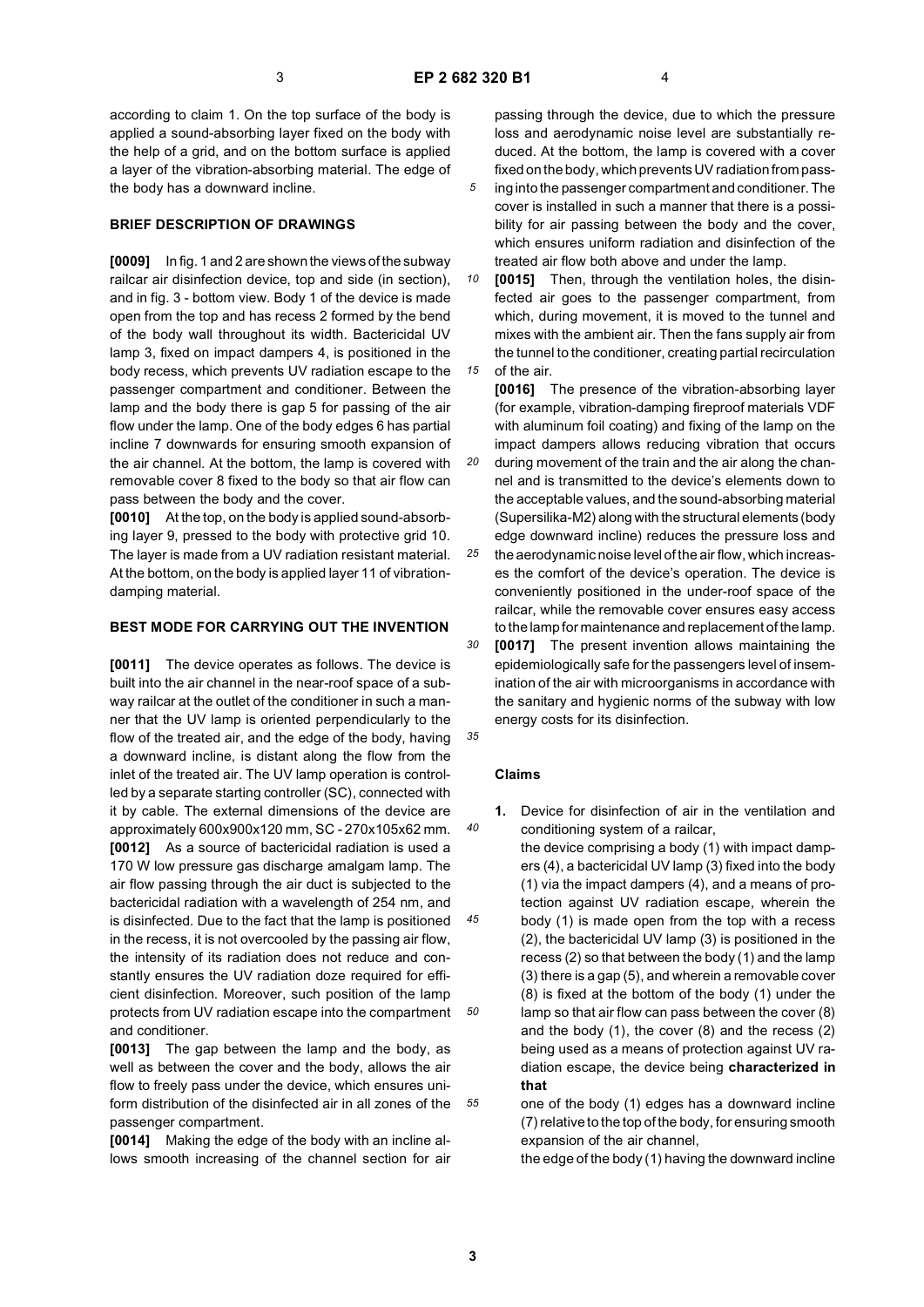*5*

*10*

*15*

(7) is distant along the flow from an inlet of the treated air, and

the device is adapted to be built into an air channel in the near-roof space at an outlet of the ventilation and conditioning system of the railcar.

- **2.** Device according to claim 1 **characterized in that** at the top, on the body (1), is applied a layer (9) of sound-absorbing material resistant to UV radiation.
- **3.** Device according to claim 2 **characterized in that** on the sound-absorbing material resistant to UV radiation a grid (10) is fixed.
- **4.** Device according to claim 1 **characterized in that** at the bottom, on the body (1), is applied a layer (11) of vibration-absorbing material.

#### **Patentansprüche**

**1.** Vorrichtung zur Entkeimung der Luft in der Lüftungsund Klimaanlage eines Bahnwaggons, wobei die Vorrichtung ein Gehäuse (1) umfasst mit

> Stoßdämpfern (4), einer bakteriziden UV-Lampe (3), die mittels der Stoßdämpfer (4) in dem Gehäuse (1) befestigt ist,

und einem Mittel zum Schutz vor austretender UV-Strahlung, wobei das Gehäuse (1) von oben offen mit einer Vertiefung (2) ausgebildet ist, die bakterizide UV-Lampe (3) in der Vertiefung (2) angeordnet ist, so dass zwischen dem Gehäuse (1) und der Lampe (3) ein Zwischenraum (5) ist, und wobei eine entfernbare Abdeckung (8) an der Unterseite des Gehäuses (1) unter der Lampe so befestigt ist, dass ein Luftstrom zwischen der Abdeckung (8) und dem Gehäuse (1) durchströmen kann,

wobei die Abdeckung (8) und die Vertiefung (2) als Mittel zum Schutz vor austretender UV-Strahlung verwendet werden,

wobei die Vorrichtung **dadurch gekennzeichnet ist, dass**

einer der Ränder des Gehäuses (1) eine bezüglich der Oberseite des Gehäuses nach unten geneigte Schräge (7) aufweist, so dass eine ungehinderte Erstreckung des Luftkanals ermöglicht wird,

wobei der Rand des Gehäuses (1), der die nach unten geneigte Schräge (7) aufweist, von einem Einlass der behandelten Luft in Richtung der Strömung entfernt angeordnet ist, und

die Vorrichtung dafür eingerichtet ist, in einen Luftkanal in den Raum in Deckennähe an einem Auslass der Lüftungs- und Klimaanlage des Bahnwaggons eingebaut zu werden.

- **2.** Vorrichtung nach Anspruch 1, **dadurch gekennzeichnet, dass** an der Oberseite an dem Gehäuse (1) eine Schicht (9) von schallabsorbierendem Material aufgebracht ist, das resistent gegen UV-Strahlung ist.
- **3.** Vorrichtung nach Anspruch 2, **dadurch gekennzeichnet, dass** auf dem schallabsorbierenden Material, das resistent gegen UV-Strahlung ist, ein Gitter (10) befestigt ist.
- **4.** Vorrichtung nach Anspruch 1, **dadurch gekennzeichnet, dass** an der Unterseite an dem Gehäuse (1) eine Schicht (11) von schwingungsabsorbierendem Material aufgebracht ist.

#### **Revendications**

- *20 25 30 35 40 45* **1.** Dispositif pour la désinfection de l'air dans le système de ventilation et de climatisation d'un wagon, le dispositif comprenant un corps (1) avec des amortisseurs de choc (4), une lampe UV bactéricide (3) fixée à l'intérieur du corps (1) par l'intermédiaire des amortisseurs de choc (4), et un moyen de protection contre une fuite de rayonnements UV, dans lequel le corps (1) s'ouvre par le haut avec un évidement (2), la lampe UV bactéricide (3) est positionnée dans l'évidement (2) de sorte qu'entre le corps (1) et la lampe (3) se trouve un interstice (5), et dans lequel un couvercle amovible (8) est fixé au niveau du fond du corps (1) sous la lampe de sorte qu'un flux d'air puisse passer entre le couvercle (8) et le corps (1), le couvercle (8) et l'évidement (2) étant utilisés en tant que moyen de protection contre une fuite de rayonnements UV, le dispositif étant **caractérisé en ce que** l'un des bords du corps (1) présente une inclinaison vers le bas (7) par rapport au haut du corps, pour assurer la dilatation sans à-coups du canal d'air, le bord du corps (1) ayant l'inclinaison vers le bas (7) est distant le long du flux d'une entrée de l'air traité, et le dispositif est adapté à être construit à l'intérieur d'un canal d'air dans l'espace proche du toit au niveau d'une sortie du système de ventilation et de climatisation du wagon.
	- **2.** Dispositif selon la revendication 1 **caractérisé en ce qu'au** niveau du haut, sur le corps (1), est appliquée une couche (9) de matériau absorbant le son résistant aux rayonnements UV.
	- **3.** Dispositif selon la revendication 2 **caractérisé en ce que** sur le matériau absorbant le son résistant aux rayonnements UV est fixée une grille (10).
	- **4.** Dispositif selon la revendication 1 **caractérisé en ce qu'au** niveau du fond, sur le corps (1), est appliquée une couche (11) de matériau absorbant les vibrations.

*50*

*55*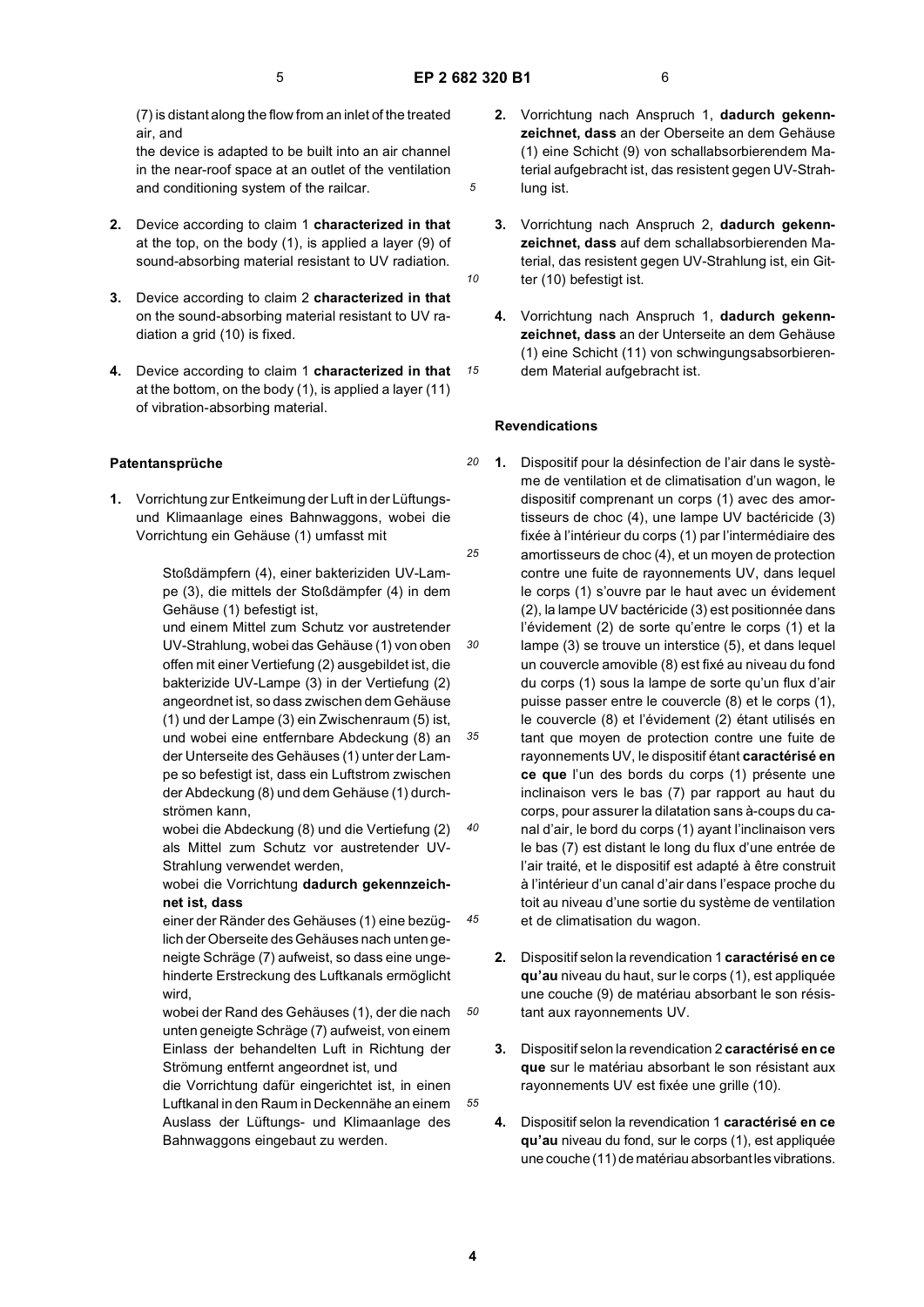

FIG 1.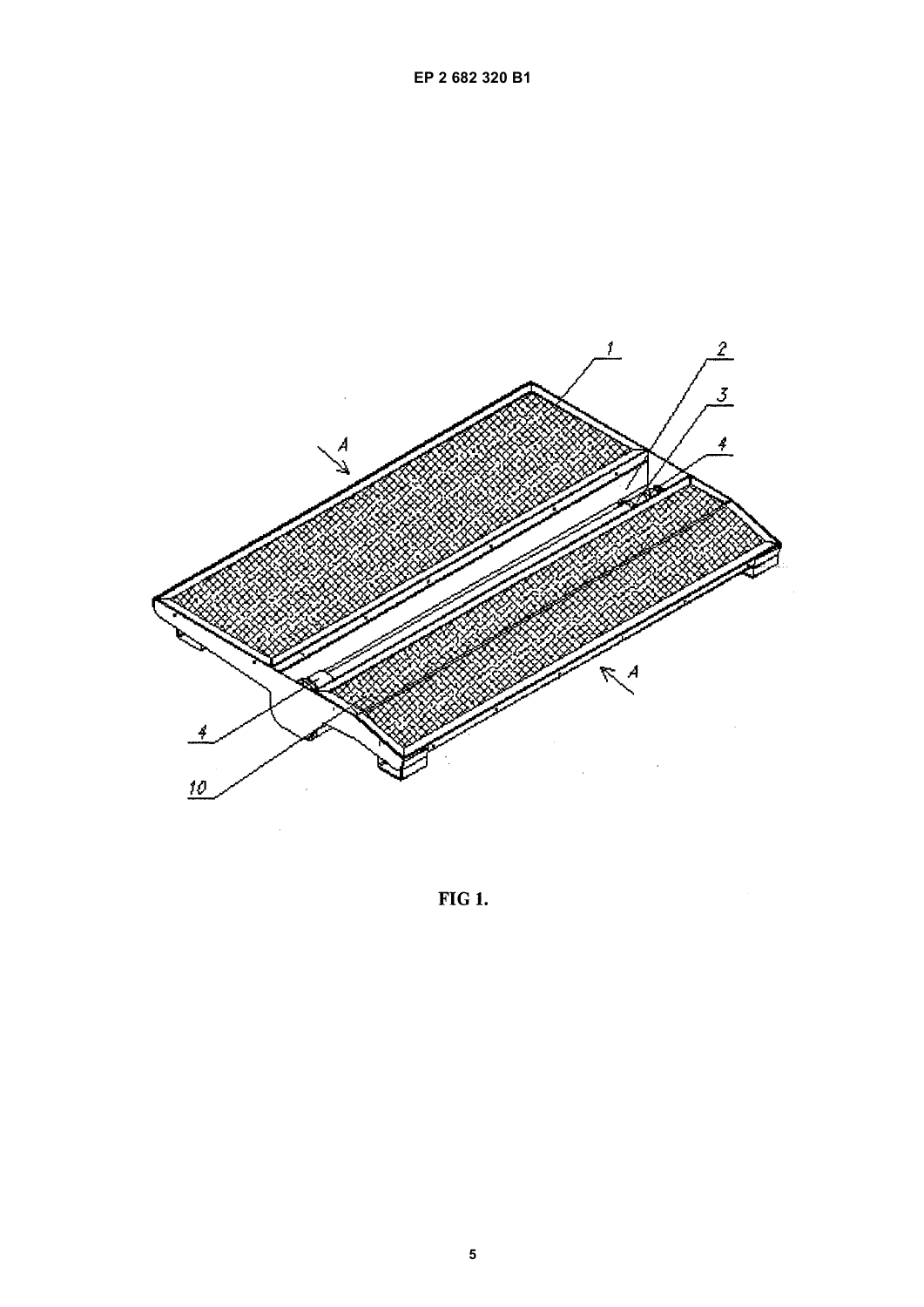

Fig 2.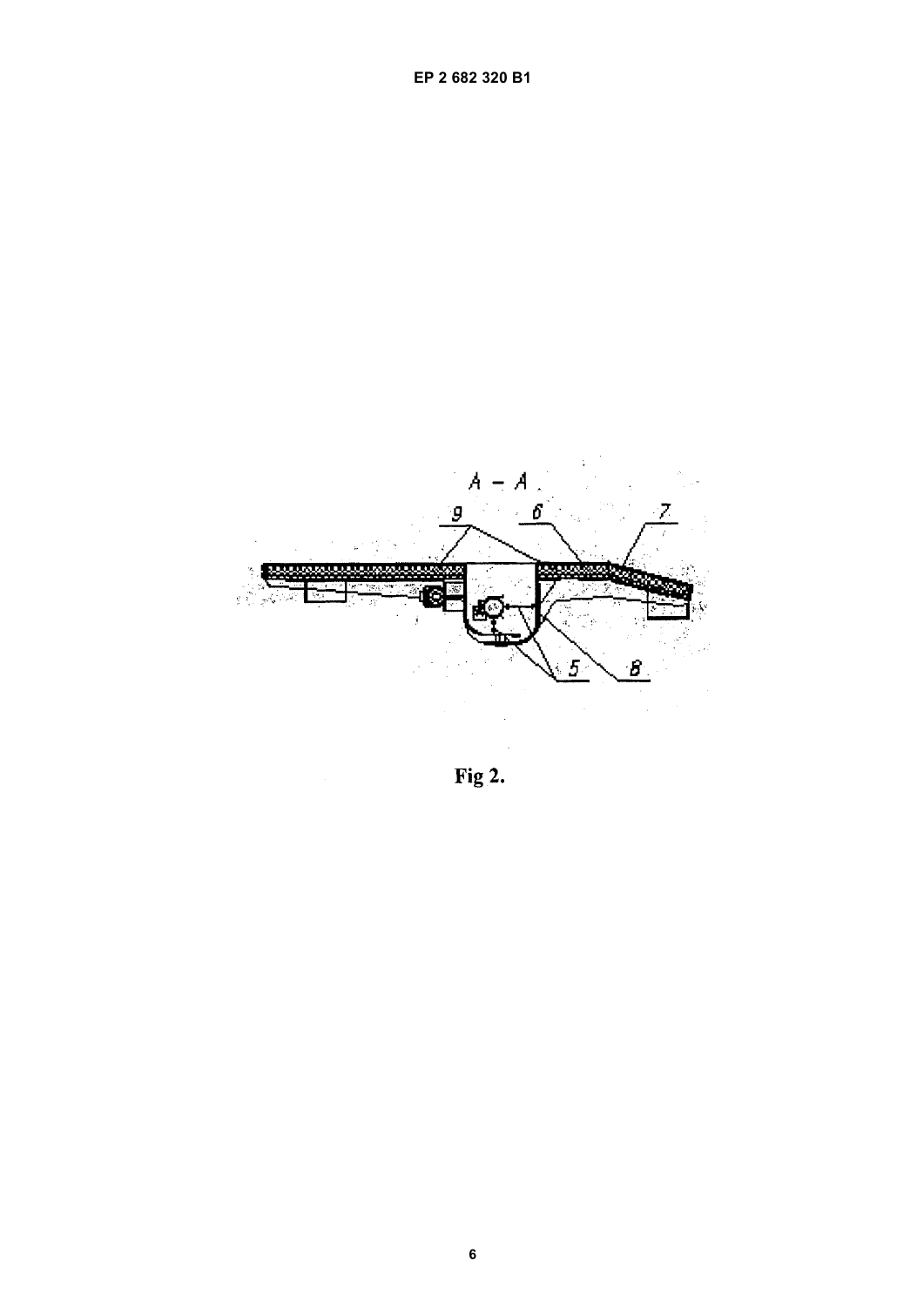

Fig. 3